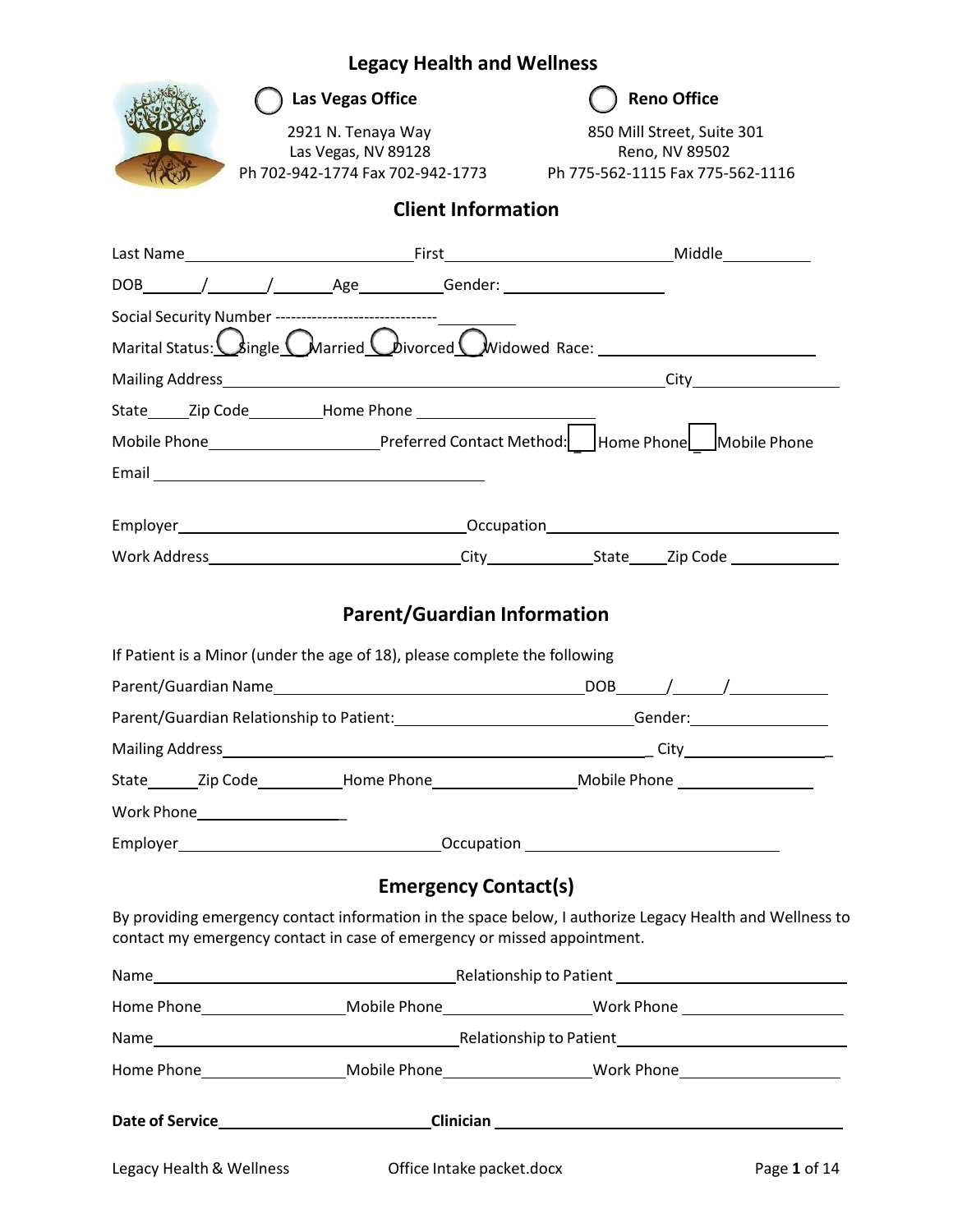

2921 N. Tenaya Way Las Vegas, NV 89128 Ph 702‐942‐1774 Fax 702‐942‐1773

### **Insurance Information & Financial Responsibility Statement**

All client‐pay portions are estimates based on the information provided to Legacy Health and Wellness by the client and his or her insurance carrier. The client/guarantor must understand that having an insurance benefit does not guarantee payment. The insurance carrier makes the final decision as to whether payment will be made after it receives and reviews the claim. When a client is treated at Legacy Health and Wellness, Legacy Health and Wellness' staff contacts the client's third‐party payor to check insurance and as a courtesy, will bill the client's insurance carrier for applicable services.

The client/ guarantor is responsible for all outstanding balances, should the insurance company fail to pay all or any part of the charges. Legacy Health and Wellness staff must be informed of all insurance coverage prior to the first visit. Any non-payment as a result of the client's /guarantor's failure to provide insurance information prior to the first visit is also the client's/guarantor's financial responsibility. It is the client's/guarantor's responsibility to ensure that all insurance premiums, dues, and COBRA payments are current throughout the client's treatment at Legacy Health and Wellness. Any payment denied by the insurance carrier for services provided is the financial responsibility of the client/guarantor.

The client's insurance coverage is a contract between the client and insurance carrier ‐ not between Legacy Health and Wellness and the insurance carrier. As such, the client should be aware that their insurance policies often change. It is the client's sole responsibility to know his or her coverage. Any costs due to a change in the client's insurance policy is the sole responsibility of the client/guarantor.

The client understands that certain services may not be covered by insurance and will be the direct financial responsibility of the client/guarantor (court preparation, testimony, letters, forms completed outside of session, consultations on the client's behalf, court evaluations, etc.)

The client acknowledges that Legacy Health and Wellness will bill third party payors (and work toward treatment authorizations) on the client's behalf understanding that Legacy Health and Wellness will release certain information to the insurance company of record pertaining to the treatment, treatment plan, diagnosis, progress, prognosis, etc. in order to obtain authorizations and to bill for services rendered. The client authorizes third party payors to make payments for services directly to Legacy Health and Wellness.

Client Name:

Signature: Date: Date: Date: Date: Date: Date: Date: Date: Date: Date: Date: Date: Date: Date: Date: Date: Date: Date: Date: Date: Date: Date: Date: Date: Date: Date: Date: Date: Date: Date: Date: Date: Date: Date: Date: D

Client/Legal Guardian/Parent if client is a minor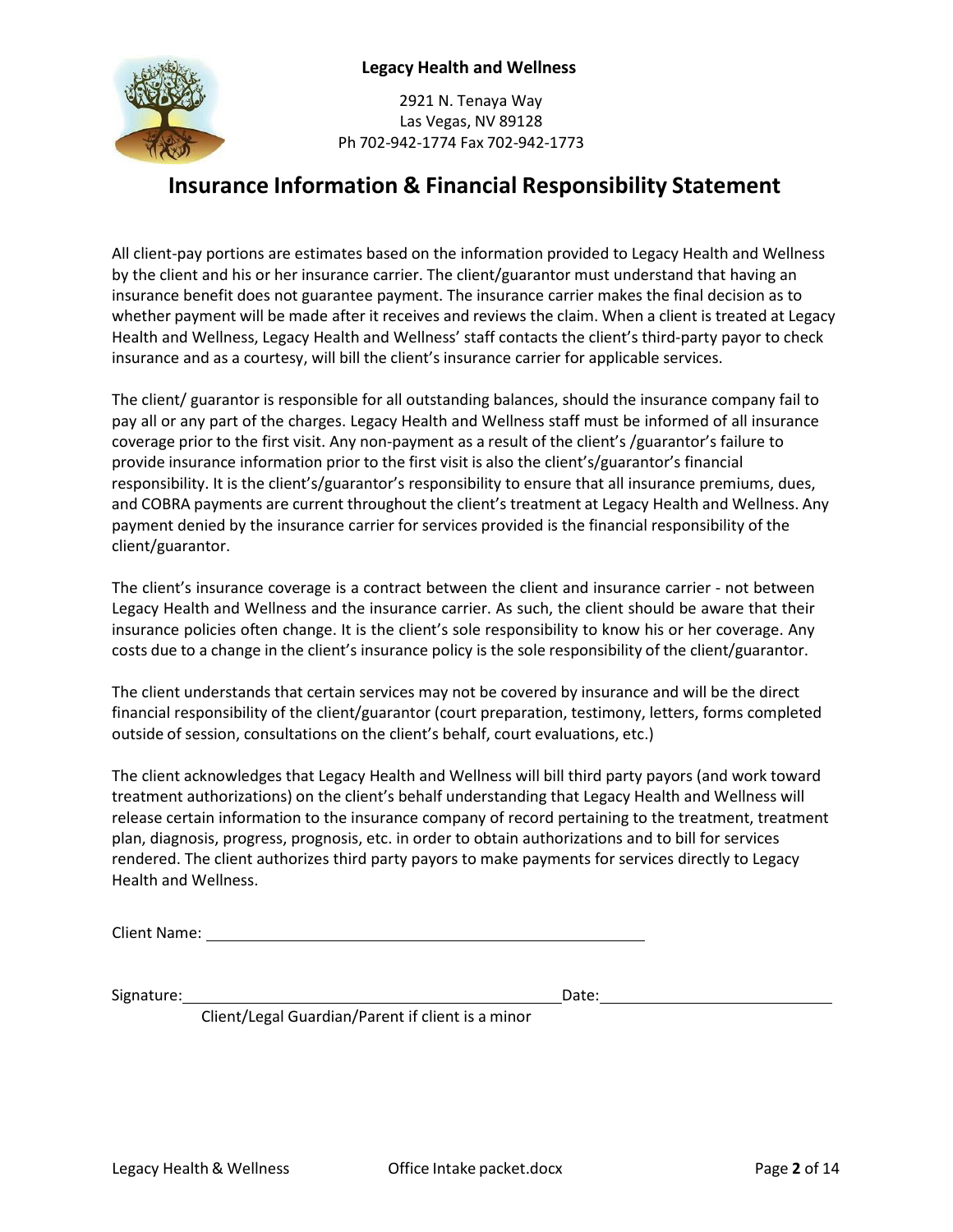| <b>Primary Insurance</b>                                                                                                                                                                                                                                                                                                                                                                                                           | <b>Secondary Insurance</b>                    |  |
|------------------------------------------------------------------------------------------------------------------------------------------------------------------------------------------------------------------------------------------------------------------------------------------------------------------------------------------------------------------------------------------------------------------------------------|-----------------------------------------------|--|
|                                                                                                                                                                                                                                                                                                                                                                                                                                    |                                               |  |
|                                                                                                                                                                                                                                                                                                                                                                                                                                    |                                               |  |
|                                                                                                                                                                                                                                                                                                                                                                                                                                    |                                               |  |
|                                                                                                                                                                                                                                                                                                                                                                                                                                    |                                               |  |
|                                                                                                                                                                                                                                                                                                                                                                                                                                    |                                               |  |
|                                                                                                                                                                                                                                                                                                                                                                                                                                    |                                               |  |
| <b>Policy Holder Information</b>                                                                                                                                                                                                                                                                                                                                                                                                   | <b>Policy Holder Information</b>              |  |
| Policy Holder Name                                                                                                                                                                                                                                                                                                                                                                                                                 | Policy Holder Name                            |  |
| $DOB$ / / SS#                                                                                                                                                                                                                                                                                                                                                                                                                      |                                               |  |
| Relationship to Patient: $\bigcirc$ Self $\bigcirc$ Spouse $\bigcirc$<br>Parent/Guardian <b>U</b> Other: 1997                                                                                                                                                                                                                                                                                                                      | Relationship to Patient: ____ Self__ Spouse__ |  |
| <b>Mailing Address</b>                                                                                                                                                                                                                                                                                                                                                                                                             | <b>Mailing Address</b>                        |  |
| <u> 1989 - Johann Stein, mars an de Britannich (b. 1989)</u>                                                                                                                                                                                                                                                                                                                                                                       |                                               |  |
|                                                                                                                                                                                                                                                                                                                                                                                                                                    |                                               |  |
|                                                                                                                                                                                                                                                                                                                                                                                                                                    |                                               |  |
|                                                                                                                                                                                                                                                                                                                                                                                                                                    |                                               |  |
|                                                                                                                                                                                                                                                                                                                                                                                                                                    |                                               |  |
| Client's Name: 1988 Client Communication of the Client's Name:                                                                                                                                                                                                                                                                                                                                                                     |                                               |  |
| By signing below, I, 1. 2008 and 2009 and 2009 and 2009 acknowledge the information<br>provided to Legacy Health & Wellness and its authorized representatives is true and correct, understand<br>that I am financially responsible for all charges for all medical services rendered to the above-named<br>patient, and that I have read, understand and agree to all of the terms of this Financial Responsibility<br>Statement. |                                               |  |
|                                                                                                                                                                                                                                                                                                                                                                                                                                    |                                               |  |
|                                                                                                                                                                                                                                                                                                                                                                                                                                    |                                               |  |
|                                                                                                                                                                                                                                                                                                                                                                                                                                    |                                               |  |
|                                                                                                                                                                                                                                                                                                                                                                                                                                    |                                               |  |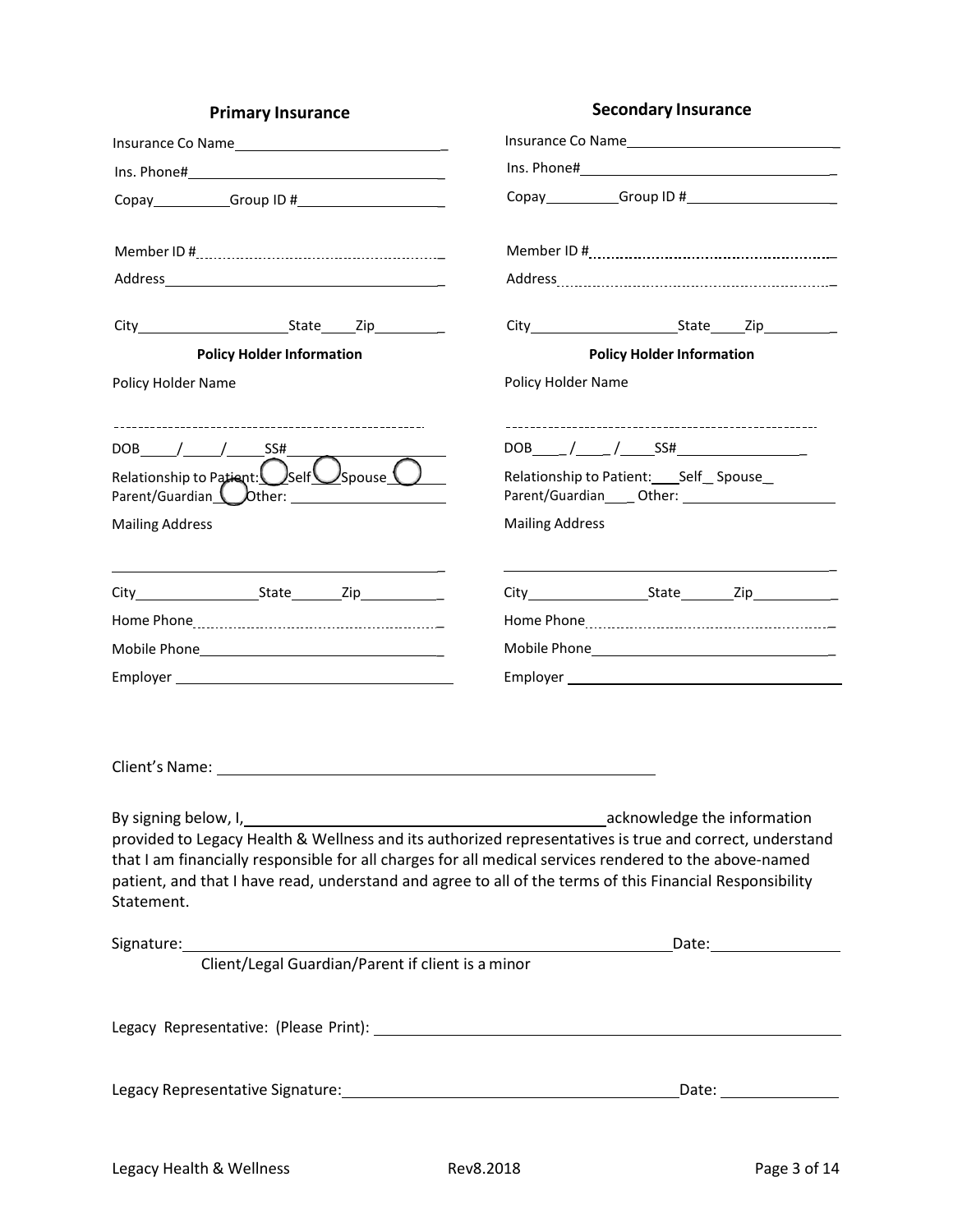

2921 N. Tenaya Way Las Vegas, NV 89128 Ph 702‐942‐1774 Fax 702‐942‐1773

## **Client Rights**

As recipients of services from Legacy Health and Wellness, you are entitled to the following rights:

- To receive services without regard to your race, color, religion, sex, age, marital status, national origin, veteran's status, or disability.
- To be treated with respect, consideration, and dignity.
- To receive prompt, appropriate treatment and services, in accordance with the laws and standards governing the health care industry.
- To inquire and learn about the professional skills and qualifications of those who will provide your services.
- To participate in the planning and periodic review of your individual treatment plan.
- To be informed about available treatment options and the effectiveness of any such options.
- To have your conversations and communications with your provider remain confidential, to the extent permitted by laws and professional standards.
- To receive a copy of your medical record, in accordance with our policies and procedures.
- To sign an informed consent if you desire to participate in any clinical services.
- To receive information about the methods available to file a complaint or grievance regarding our provision of services to you and know that you will not be retaliated against for filing any such grievance.
- To receive a copy of your rights at any time.
- You have the right to receive services in a safe place. To ensure this, no weapons of any sort are allowed on the property at any point. This includes firearms regardless of right to carry status.

Client's Name:

By signing below, I, acknowledge that Legacy Health

and Wellness has provided me with the Bill of Rights written above and that I have reviewed and understand all of the terms therein.

Signature: Date: Date: Date: Date: Date: Date: Date: Date: Date: Date: Date: Date: Date: Date: Date: Date: Date: Date: Date: Date: Date: Date: Date: Date: Date: Date: Date: Date: Date: Date: Date: Date: Date: Date: Date: D

Client/Legal Guardian/Parent if client is a minor

Legacy Representative: (Please Print):

Legacy Representative Signature: Date:

To file a formal grievance, contact: Rande Paige, Director Legacy Health & Wellness 2921 N Tenaya Way Las Vegas, Nevada 89128 Office: 702‐942‐1774 Fax: 702‐942‐1773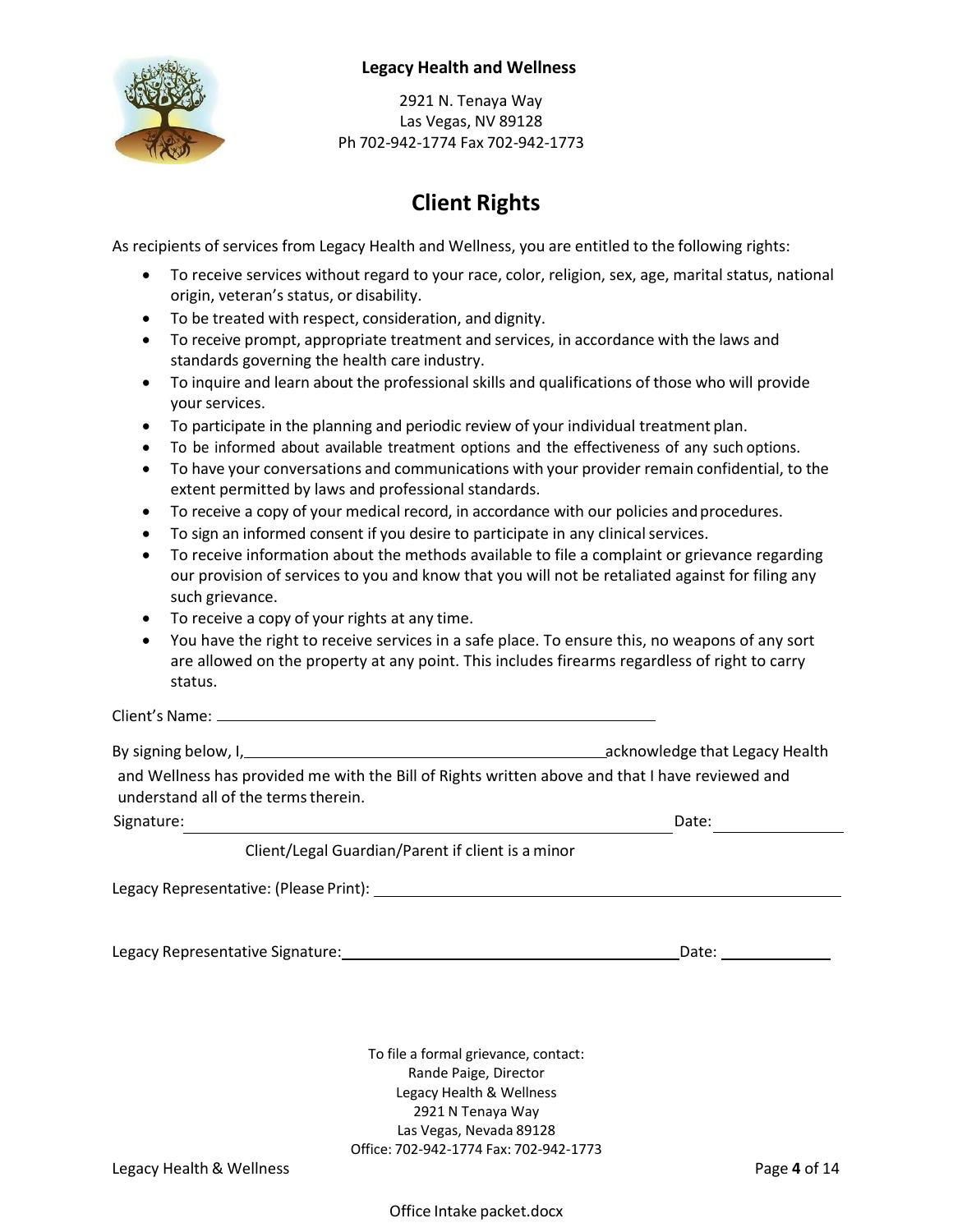

2921 N. Tenaya Way Las Vegas, NV 89128 Ph 702‐942‐1774 Fax 702‐942‐1773

### **Informed Consent**

Name of Client: <u>Date of Birth:</u> Date of Birth:

**Treatment Approach.** Treatment services may consist of initial assessments, individual, couple, family and group therapy, recreational therapy, role play, drama, evaluation, art, play, other projective therapy, tele‐therapy, and milieu behavioral therapy. Issues identified for treatment may include grief and loss, angermanagement, adjustment disorders, self‐esteem, family separation, reunification, depression, mood disorder, post‐traumatic stress, anxiety, as well as others identified in the Treatment Plan.

**Participation in Treatment**. As a client of Legacy Health and Wellness, you have the right to be involved in the development of the Treatment Plan, which will identify specific goals, objectives and various therapeutic interventions to help resolve your/your child's progress. Keep in mind that progress occurs at different rates for different individuals and symptoms may initially increase when addressing painful issues. However, if at any time you are experiencing significant distress or are dissatisfied with your/your child's progress or the services you or your child are receiving, it is important to discuss this with your treatment provider. We also ask that you do not terminate treatment without a final meeting with your provider to ensure appropriate closure and to provide you with any necessary referrals.

**Length of Treatment.** Projected time to complete the treatment process is determined by the client's progress and assessed on an individual basis.

**Progress Measures**. Documented improvement toward goals identified in the initial Treatment Plan as well as the measurable objectives in the plan, will be used to measure progress.

**Benefits.** General Benefits which can reasonably be expected: Improved self‐esteem, social skills, emotional well‐being, and/or increased ability to express needs and wants from others.

**Risks.** Potential risks of treatment: Your/your child's behaviors may get worse before getting better. There may be discussions of topics that are emotionally difficult. There may be no improvement of behavioral or emotional issues and relationships with the family and/or a need for further treatment in another setting may be recommended.

**Discharge.** The discharge process will be developed between you and your therapist and if the client is a minor, the legal guardian for the child will also be involved in conjunction with the Legacy treatment team.

**Implications of Diagnosis.** In order to receive treatment, a diagnostic evaluation will be conducted and an appropriate diagnosis assigned. This diagnosis and all tests, reports, and notes will become part of a clinical record.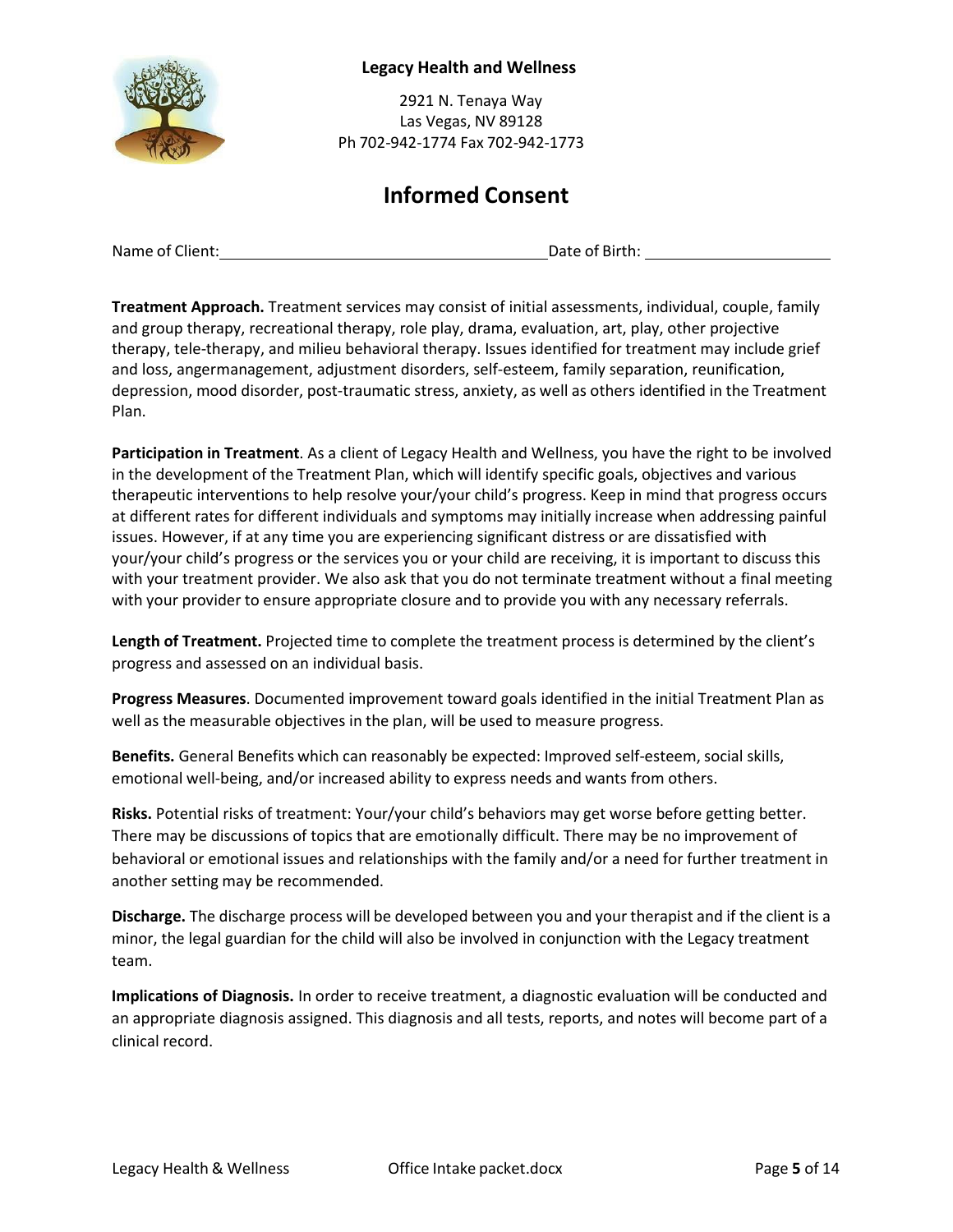**Confidentiality.** Privacy and confidentiality are both rights which are protected by state and federal laws. Therefore, all information disclosed in session will be kept strictly confidential unless you provide written authorization to release information. However, Legacy Health and Wellness is mandated by law to disclose confidential information to appropriate authorities under the following circumstances: If there is reasonable suspicion of abuse or neglect of a dependent elder or minor child; 2) when a court order is issued for records; 3) when the client or another is in clear and immediate danger. If you or a child who is a minor threatens to harm self, someone else, or the property of others, your treatment provider is required to call the proper authorities and to take reasonable steps to warn the potential victim and prevent the threatened harm. In these cases, only the minimal amount of information necessary will be shared with the appropriate family members or authorities to ensure your or your child's safety and that of others. Additionally, when submitting claims to Medicaid or other insurance carriers, information such as presenting symptoms, diagnosis and treatment progress must be included in order to have services authorized.

**Protected Health Information:** In the course of treatment, information regarding your care may be created and/or received by us. Information which can be used to identify you and which relates to your past, present of future physical or mental condition, receipt of care or payment for care is considered protected information and is protected by federal and state law.

Federal law imposes certain obligations and duties upon providers of services with respect to your protected information. Specifically, we are required to:

- Provide you with notice of our legal duties and policies regarding the use and disclosure of your protected information;
- Maintain the confidentiality of your protected information in accordance with state and federal law;
- Honor your requested restrictions regarding the use and disclosure of your protected information, unless under the law we are authorized to release your protected information without your authorization;
- Allow you to inspect and copy your protected information;
- Act on your request to amend protected information within thirty (30) days and notify you of any delay which would require us to extend the deadline by an additional thirty (30) day period;
- Accommodate reasonable requests to communicate protected information by alternative means or methods; and
- Abide by the terms of this notice.

**Telehealth Treatment.** All rights and protections afforded to you via in-person therapy are also in place should you elect to utilize telehealth. The telehealth platform utilized by Legacy Health and Wellness uses network and software security protocols in order to protect your confidentiality and protected health information. This service is provided by technology, and is susceptible to unique benefits and risks as a result. These include but are not limited to: greater convenience in service delivery, requiring access to an electronic device with video and microphone capabilities, and the possibility of disruption of transmission by technology failures, interruption and/or breaches of confidentiality by unauthorized persons, and/or limited ability to respond to emergencies. Telehealth sessions are not and may not be recorded by any party. All confidentiality practices pertaining to inperson sessions, including documentation practices and exceptions to confidentiality, apply to telehealth treatment. If you or a child who is a minor is experiencing active psychosis or a mental health crisis that cannot be resolved remotely, it may be determined that telehealth services are not appropriate to your treatment needs and alternative treatment approaches will be provided. Should such a crisis occur during a telehealth session,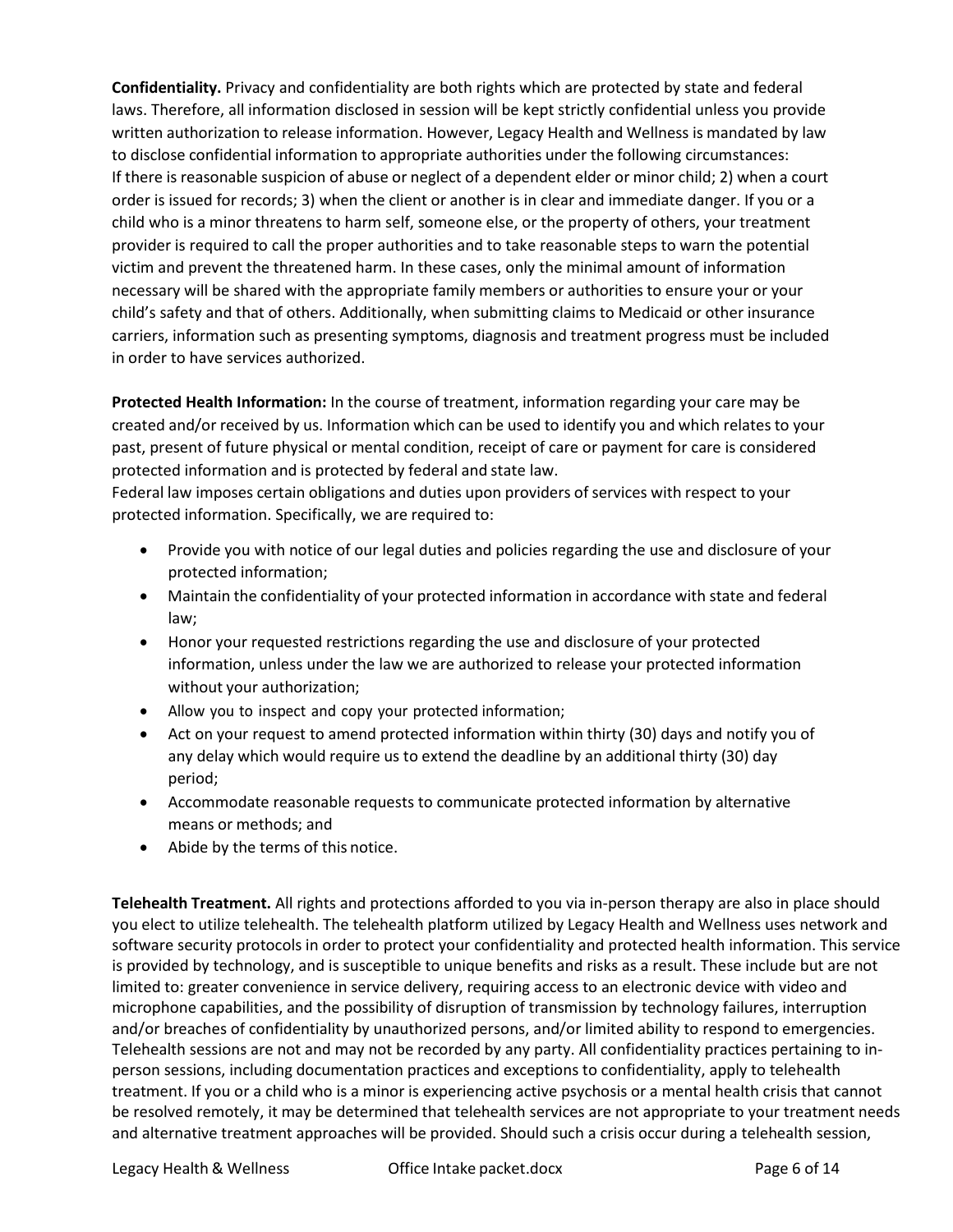your therapist may need to contact your emergency contact or appropriate authorities. Differences in language, culture, or technological capability may also inhibit the ability to utilize telehealth services. Should technical difficulties occur during a session and result in a disruption in services, you are responsible for ending and reconnecting to the session. If you are unable to do so within ten minutes, you may contact your therapist to coordinate re‐scheduling the session, to explore alternative treatment options, and/or to ensure appropriate closure for the session. Legacy Health and Wellness staff will act in accordance with the legal rights and limitations outlined in the state and jurisdiction of treatment providers.

**Treatment Providers.** The clinical staff at Legacy Health and Wellness is comprised of Licensed Marriage and Family Therapists, Licensed Clinical Social Workers, Licensed Clinical Professional Counselors, and Licensed Interns. All clinicians including interns, hold a Master's degree or higher and are currently licensed by their respective state boards. Additionally, Licensed Interns receive supervision through supervisors approved by the Nevada Board of Examiners. The professional level of the provider assigned to you or your child is dependent upon the needs of the individual and family.

**Right to Refuse.** Unless under court order, as an adult client or as a legal guardian you have the authority and legal right to refuse treatment. The consequences of refusing the services outlined by this agency in the Treatment Plan will be explained verbally and in writing to you at the time of refusal and alternative interventions will be discussed with you. Refusal of services for treatment will be documented in the clinical record.

**Fee for Service.** Legacy Health and Wellness accepts Medicaid and non‐Medicaid Insurances. Upon application for services, Legacy will check your eligibility for services. If eligible for Medicaid funded insurance, all fees for services will be paid by Medicaid and there will be no charges, deductibles or co‐ pays that you or your child will be required to pay. If you are covered by a non‐Medicaid insurance, a co‐ pay may be required depending on your insurance benefits.

**Appointments/Cancellations.** Legacy Health and Wellness strives to provide you the best personalized care available and we are dedicated to help you meet your therapy goals. Appointments are mutually arranged between you and the treatment provider. For treatment to be most effective, attendance and participation should be regular and consistent. We realize that there are times when unforeseen circumstance makes it impossible to attend your schedule appointment. If you are unable to keep your appointment, please contact the provider at least 24 hours in advance so we can reschedule your appointment and open that time slot for another client. You may leave a message at 702‐942‐1774, if you are calling after hours. Failure to show or call to cancel a scheduled appointment and/or canceling or rescheduling multiple times will result in removal of any future appointments scheduled. You will either be put on your therapist's wait list or need to schedule future appointments weekly. If your therapist has the need to cancel or reschedule your appointment, your therapist or our office staff will contact you to notify you and reschedule the appointment. If your therapist or our office staff are unable to reach you, you will be instructed to call the office during office hours and our staff will ensure that you are placed in your therapist's next available appointment. In the event your therapist has a wait list, you will be provided the opportunity to see a new therapist at their soonest availability, and you may then choose to continue therapy with the alternative clinician or return to your original therapist. In the event your therapist has canceled sessions two times consecutively, you will be provided the option to change therapists immediately to avoid any disruptions in your clinical care. If you are in crisis at the time of cancellation, you will be transferred to speak with a clinician to assess the acuity of the crisis, and you will be scheduled/referred accordingly.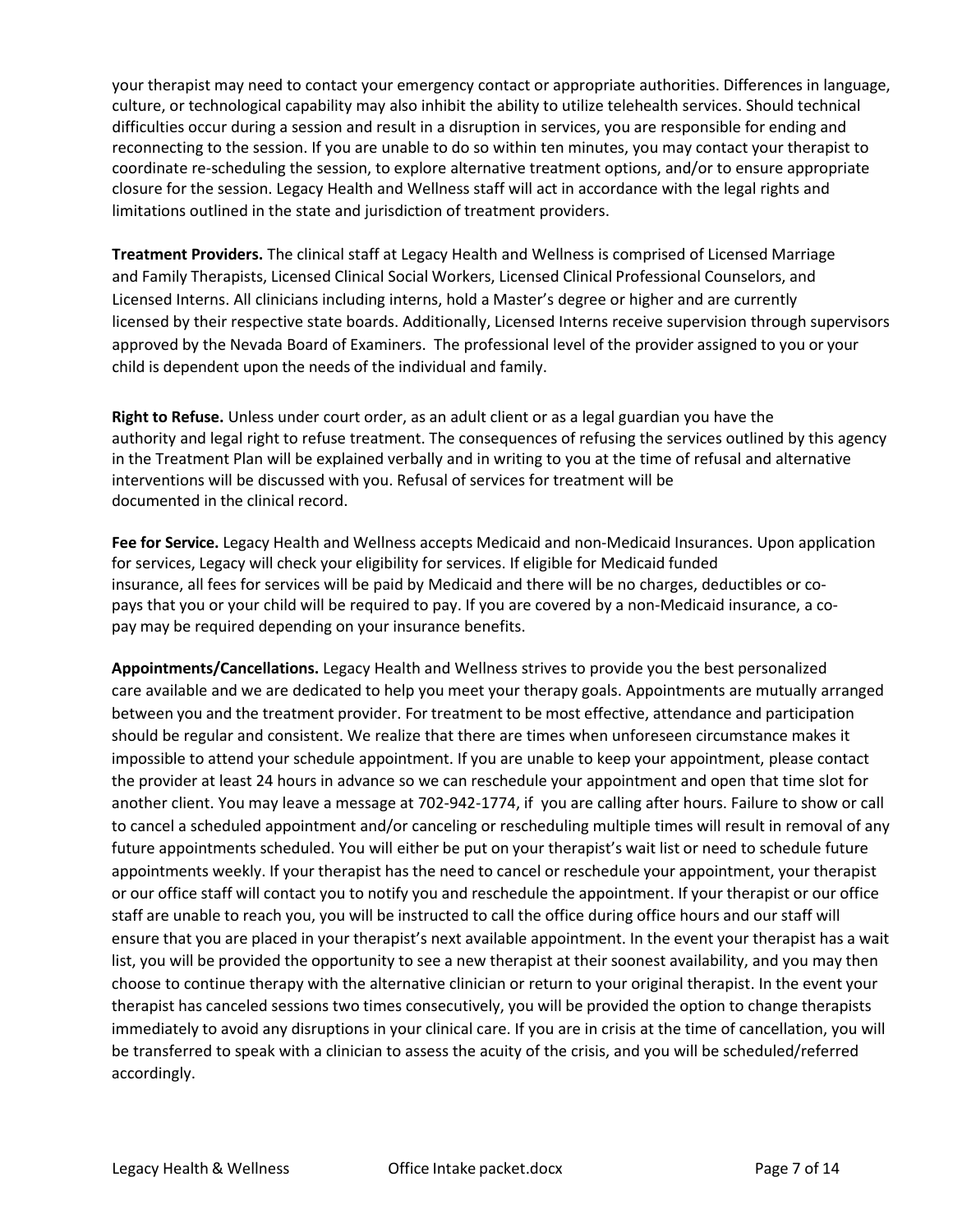**Cancellation policy for individuals requiring special accommodations. ADA interpreter services require a two-hour minimum at \$85.00 per hour. This service is at no cost to the client or client's parent/ guardian unless cancellation of the client's appointment does not occur within the required 48-hour notice. In the event cancellation occurs in less than 48 hours required, the client or parent/guardian will be responsible for any changes incurred.** 

#### **After Hours Emergency Contact Procedures**

Legacy Health and Wellness has an afterhours answering system in order for clients to leave a message, which will be responded to the next business day. To

leave a message, please call our office at 702-942-1774. However, in the event of an emergency, calls should be directed to the local emergency center by calling 911 or the community resources that have been given to you.

#### **Text Appointment Confirmations**

By enrolling in text appointment confirmations, you are authorizing Legacy Health and Wellness to send text message appointment reminders to you on your provided cell phone number. You also agree that all individuals associated with your account may receive alerts referencing appointments. Text message charges from your cell phone carrier may apply. Data obtained from you in connection with the text message system may include, but not limited to, your name, address, cell phone number, future appointment dates and times. Legacy Health and Wellness is not liable for any delays that may be experienced during the transmission of any messages, as delivery is based on the speed and effectiveness of your wireless provider.

Text appointment reminders: Yes $\bigcirc$  No  $\bigcirc$  Phone # to text:

#### **Acknowledgement of Privacy Practices.**

I have reviewed Legacy Health and Wellness Client Rights and Informed Consent and fully understand my rights. If I have any questions regarding these consent forms or about the services offered by Legacy Health and Wellness, I may discuss them with my therapist. I consent to participate in the evaluation and treatment offered to me by Legacy Health and Wellness. I understand that I may stop treatment at any time. I acknowledge that I have the right to access my health information and may request a summary of services received by completing a Health Record Request form. I am aware that I can withdraw this consent at any time and that my consent is necessary for treatment services to be provided.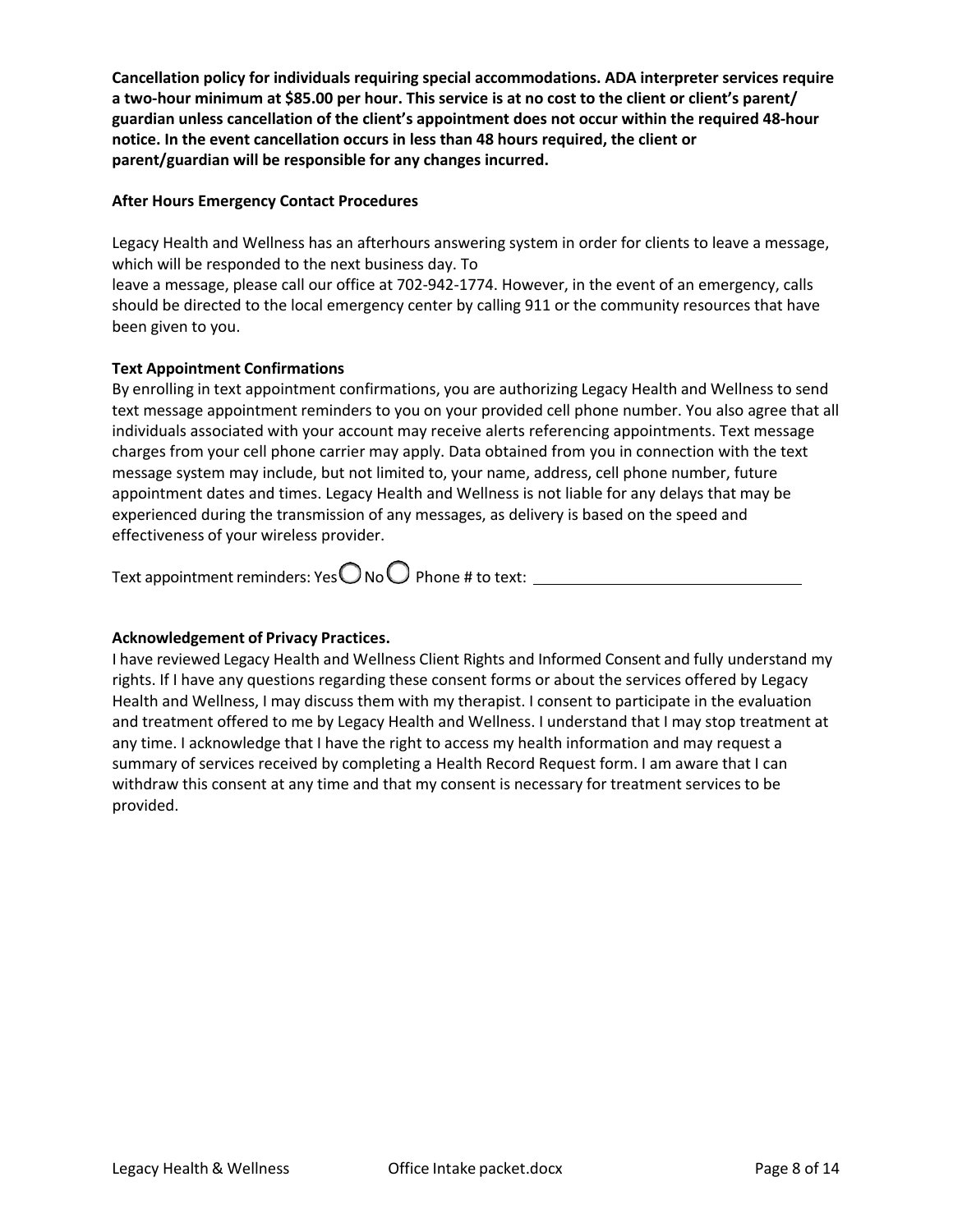**This document is to be signed by an adult having authority to consent to services provided to the client listed above (an adult Client, a legal guardian or the Parent of a minor). This document providesthe express written consent for the psychiatric, psychological and associated treatments that are offered by Legacy Health and Wellness. This permission is given with the understanding that the goal of Legacy Health and Wellness is to facilitate improved functioning, healthy relationships and the development of effective coping mechanisms. Other specific goals will be fully described in the client's Treatment plan.** 

|                                                             | acknowledge that the above information was explained to |  |
|-------------------------------------------------------------|---------------------------------------------------------|--|
| me during the intake process at Legacy Health and Wellness. |                                                         |  |

| Signature:                                                                                                                                                                                                                    | Date: _________________ |
|-------------------------------------------------------------------------------------------------------------------------------------------------------------------------------------------------------------------------------|-------------------------|
| Client/Legal Guardian/Parent if client is a minor                                                                                                                                                                             |                         |
| Legacy Representative: (Please Print): Note that the set of the set of the set of the set of the set of the set of the set of the set of the set of the set of the set of the set of the set of the set of the set of the set |                         |
| Legacy Representative Signature: 1986                                                                                                                                                                                         |                         |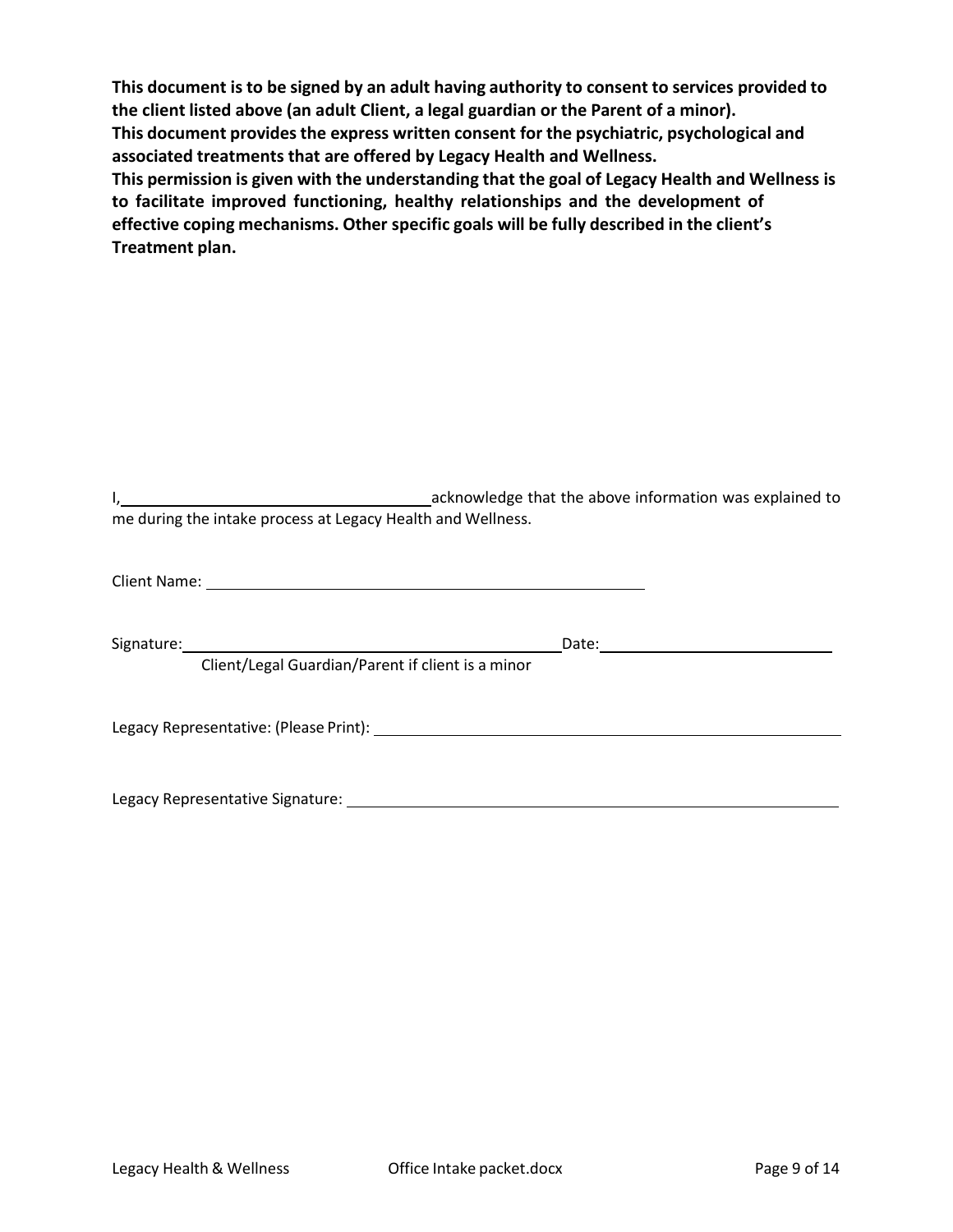#### CONSENT FOR LEAVING MESSAGES

I understand that my healthcare information is protected. I understand, that in order for us to leave detailed messages containing specific mental health information on my voicemail or answering machine, I need to give permission for us to do so.

I give permission for messages to be left on my phone number(s) below:

| $\bigcap$ Cell#<br>◡⊥⊥<br>∼ | 'ome# | - ∕Work # |
|-----------------------------|-------|-----------|
|                             |       |           |

 $\mathbb{O}_I$  give permission for the following information to be included on any messages:

◯Appointment Changes ◯Account Payments/ Balances

It will be my responsibility to keep this information up to date. This consent will be considered valid until such time that I revoke it in writing. I reserve the right to revoke it at any time.

 $\bigcirc$  prefer not to have voice mail messages from the office

Printed Name (Patient/Parent) Signature (Patient/Parent) Date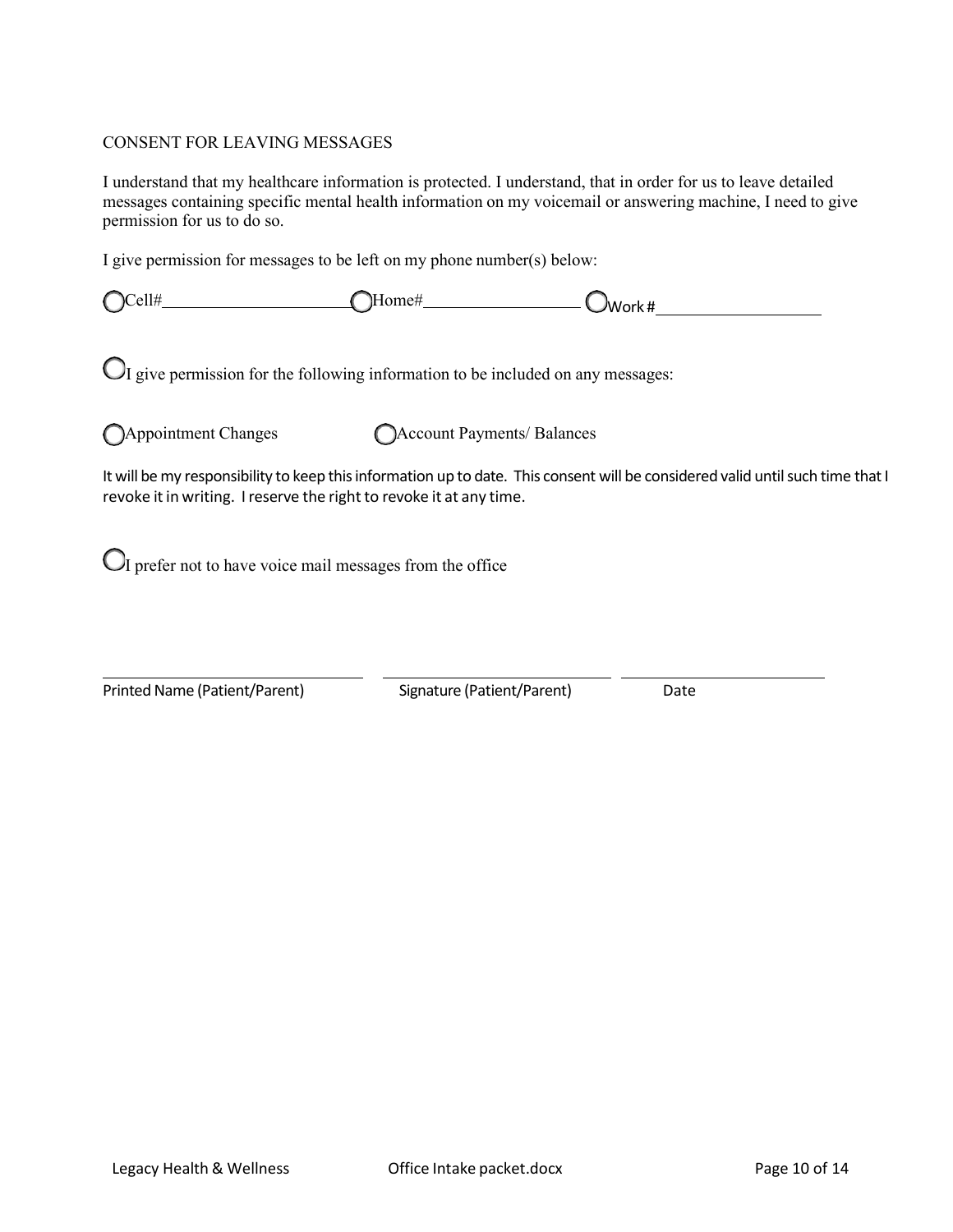

2921 N. Tenaya Way Las Vegas, NV 89128 Ph 702‐942‐1774 Fax 702‐942‐1773

# **Additional Information**

Please list members of your household (everyone living in your home - related or not) :

| Name of Persons Living in the Home | Age: | Date of Birth: | Relationship to Client: |
|------------------------------------|------|----------------|-------------------------|
|                                    |      |                |                         |
|                                    |      |                |                         |
|                                    |      |                |                         |
|                                    |      |                |                         |
|                                    |      |                |                         |
|                                    |      |                |                         |

Siblings, parents or children who have moved out of the home or who are not living in the home:

| Name of Person(s) Not in the Home: |  | Age: | Date of Birth: | Relationship to Client |
|------------------------------------|--|------|----------------|------------------------|
|                                    |  |      |                |                        |
|                                    |  |      |                |                        |
|                                    |  |      |                |                        |

Who referred you for services and/or why are you here for services?

When did the problem/s firststart?

Does anyone you know receive services at this clinic? / Who?

If applicable, what is your relationship to this person?

### **Clinical History:**

ALL previous mental health treatment: outpatient or inpatient, substance abuse or gambling:

| Date/s | Reason/Type of Treatment | Doctor, Place, State? |
|--------|--------------------------|-----------------------|
|        |                          |                       |
|        |                          |                       |
|        |                          |                       |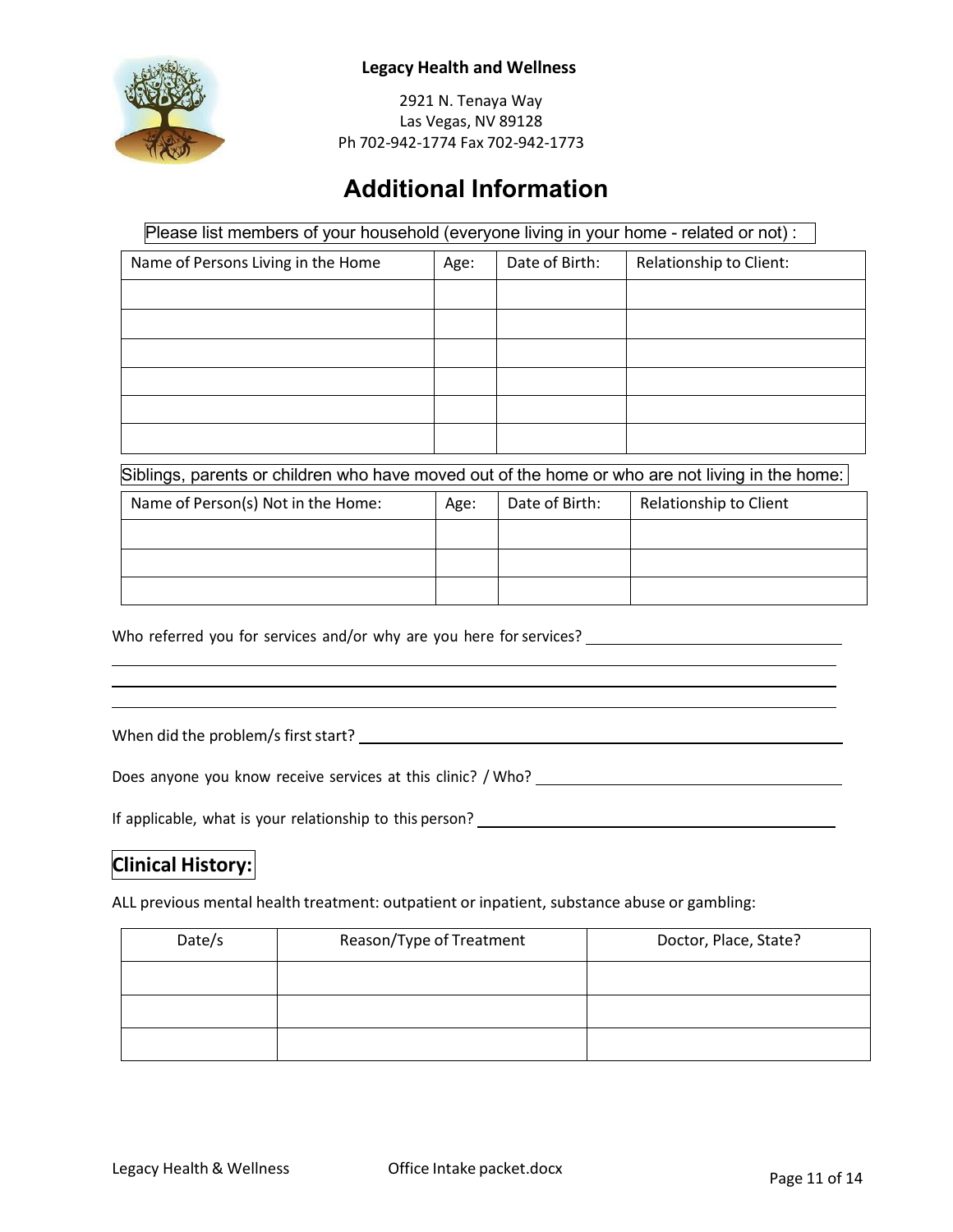#### List any medications you are taking for **mental health issues** only: Doctor

| Medication | Dose | Frequency | Response | <b>Start Date</b> | Side Effects |
|------------|------|-----------|----------|-------------------|--------------|
|            | /mg  |           |          |                   |              |
|            | /mg  |           |          |                   |              |
|            | /mg  |           |          |                   |              |
|            | /mg  |           |          |                   |              |
|            | /mg  |           |          |                   |              |

List any medications you are taking for **medical issues** only: Doctor/s:

| Medication | Dose | Frequency | For what condition | <b>Start Date</b> | Side Effects |
|------------|------|-----------|--------------------|-------------------|--------------|
|            | /mg  |           |                    |                   |              |
|            | /mg  |           |                    |                   |              |
|            | /mg  |           |                    |                   |              |
|            | /mg  |           |                    |                   |              |
|            | /mg  |           |                    |                   |              |

Have you been diagnosed with a mental health disorder? Yes / No

| Diagnosis | Doctor | Date, Place, State? |
|-----------|--------|---------------------|
|           |        |                     |
|           |        |                     |
|           |        |                     |
|           |        |                     |

#### **Family History: - For Adults and Children**

List all family and then make a note of any major illnesses including symptoms: psychiatric, neurologic, alcoholism, drug abuse, suicide, suicide attempts, divorces and relationship issues: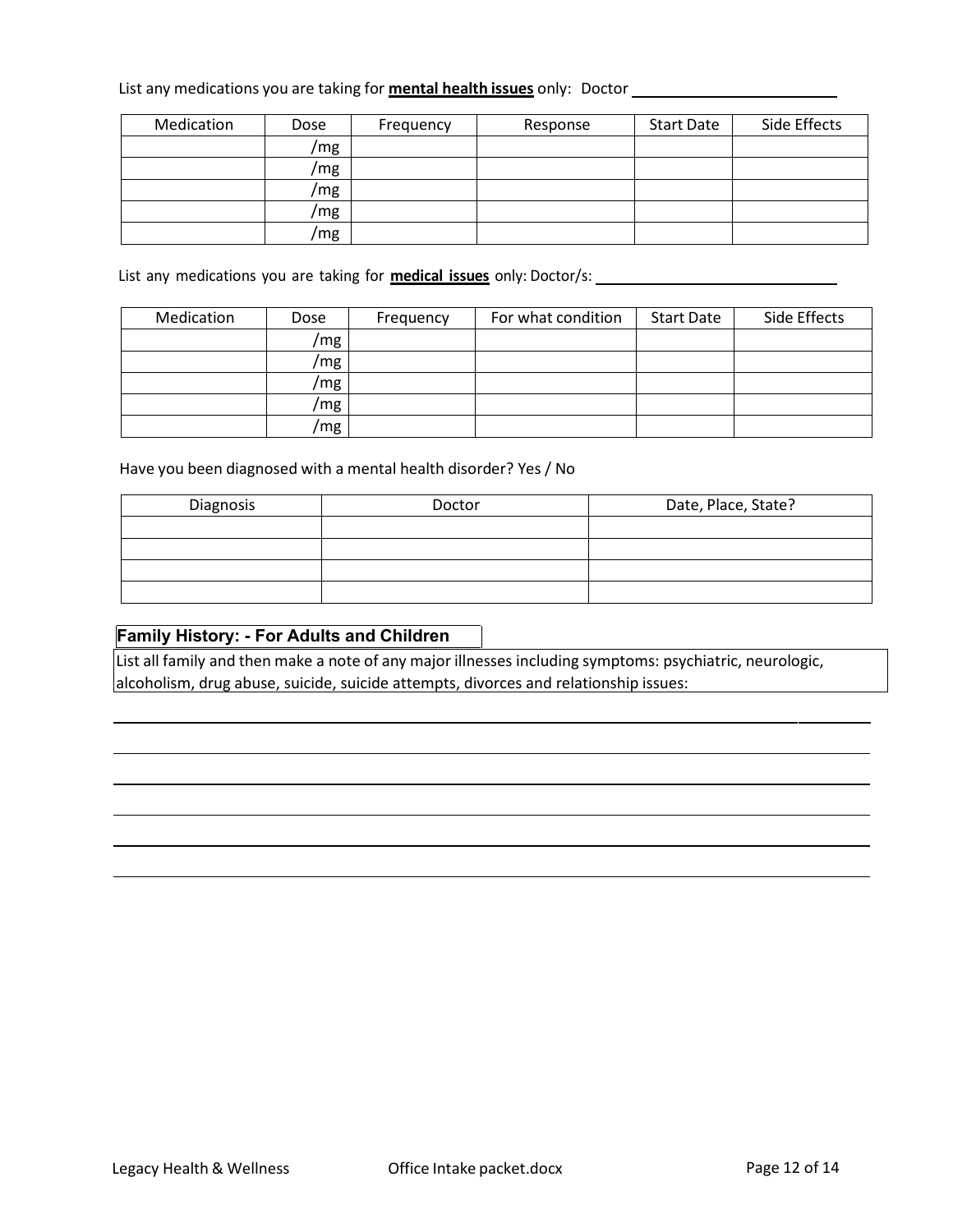# **Current Symptoms:**

| <b>Adjustment difficulties</b>  | Trauma                          | Worthlessness                                      |
|---------------------------------|---------------------------------|----------------------------------------------------|
| Cultural issues                 | High levels of anxiety          | Loss of interest                                   |
| Academic problems               | Shortness of breath             | Loss of energy                                     |
| Death of friend/family (circle) | Trembling / shaking             | Feel persecuted                                    |
| Violating the rights of others  | Heart pounding                  | Paranoia (fear of others)                          |
| Repeating actions often         | Fear of being around others     | Hallucinations                                     |
| Dependency in relationships     | Panic attacks                   | Caffeine use                                       |
| Fear of abandonment             | Difficulty leaving the house    | Nicotine use                                       |
| Aggression / hurtful            | <b>Nervousness</b>              | Drug use (not prescribed)                          |
| Argumentative / defiant         | <b>Excessive talking</b>        | Alcohol use                                        |
| Impulsive / reactive            | <b>Excessive activities</b>     | Forgetfulness                                      |
| Binge / excessive eating        | Rapid change of ideas           | Confusion                                          |
| Purposeful vomiting / purging   | Low Self-esteem                 | Poor memory                                        |
| Poor eating / not eating        | High self-esteem                | Poor attachment                                    |
| Sexual dysfunction              | Elevated mood                   | Encopresis (soiling)                               |
| Sexual activity (child/teen)    | <b>Excessive energy</b>         | Enuresis (wetting)                                 |
| Sense of detachment             | Depressed mood                  | $\exists$ Hyperactivity                            |
| <b>Hashbacks to trauma</b>      | Moodiness / irritability        | Distractibility                                    |
| Frightening waking images       | <b>Mental retardation</b>       | Learning disorder                                  |
| Nightmares                      | Lying                           | Gambling                                           |
| legalissues or involvement      | Truancy/no work or school       | Suicide attempts                                   |
| Chronic physical pain           | Loss of relationship            | Tantrums, length:                                  |
| <b>Financial stress</b>         | Mood swings                     | $\Box$ Poor sleep (not enough)                     |
| Physical abuse history          | Fire setting (# times           | $\Box$ Excessive (too much) sleep                  |
| Emotional abuse history         | Cruelty to animals              | $\Box$ Cutting self                                |
| Sexual abuse history            | <b>I</b> nert <i>I</i> stealing |                                                    |
| Victim of neglect               | Homicidal (killing) thoughts    | <b>Burning self</b>                                |
| Runaway / disappearances        | Suicidal (self-harm) thoughts   | <b>Head banging</b>                                |
| Domestic violence abuser        | Sexual abuse perpetrator        | Other injuries to self<br>Developmental disability |
| Asperger's disorder             | Autism spectrum disorder        |                                                    |
|                                 |                                 |                                                    |

**Please place a number 1, 2 and 3 next to the items checked above to indicate the areas of MOST concern.** Additional information pertaining to the issues identified above:

\*If this form is completed on behalf of a child or adolescent or another person, please tell us the **Name of the person completing thisform**:

*\*If client is a minor child, please list either biological parents below or guardian/s if the child is not in parent's* custody. Guardians, you will need to submit an official document detailing your custody in order to schedule an *appointment. Without such document, we will be unable to schedule your child*.

| Please note who has LEGAL custody and who has PHYSICAL custody: |               | Circle:                    |
|-----------------------------------------------------------------|---------------|----------------------------|
| Guardian:                                                       | Relationship: | Custody: legal or physical |
| Guardian:                                                       | Relationship: | Custody: legal or physical |